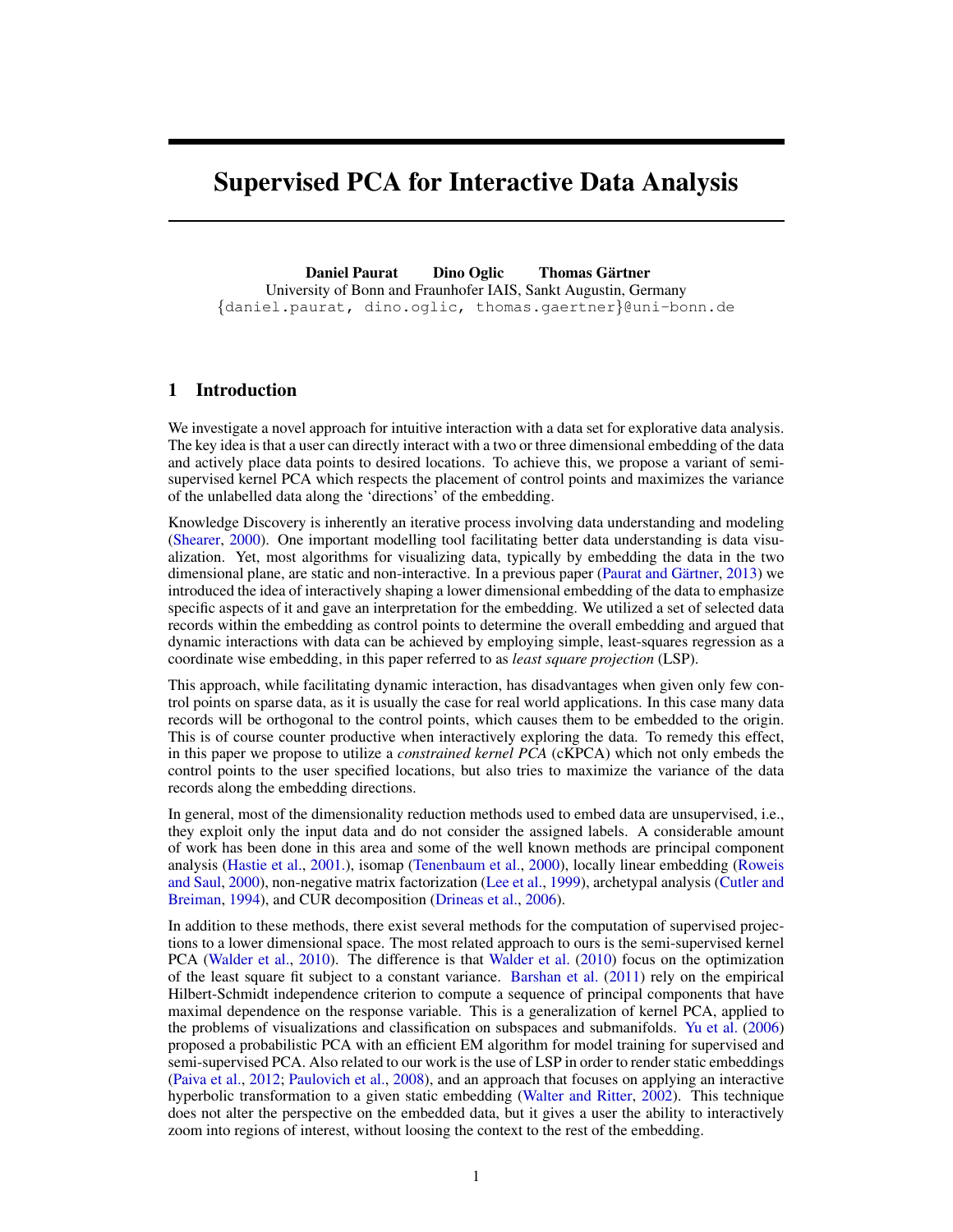## 2 Optimization Problem

In this section we present a variant of semi-supervised kernel PCA which respects the user defined placement of some labelled control points and maximizes the variance of the unlabelled data 'along' the set of unit norm functions defining the embedding. To ensure feasibility of the resulting optimization problem while retaining satisfactory visualization, we replace the usual hard orthogonality constraint by a conveniently chosen soft-orthogonality term in the objective function.

Let  $X = \{x_1, \ldots, x_n\}$  be a sample from an instance space X with positive definite kernel k:  $X \times \mathcal{X} \to \mathbb{R}$ . Without loss of generality we can assume that the first m points are labelled with  $\{y_1, \ldots, y_m\}$ . Furthermore, let  $\mathcal{H}$  be the reproducing kernel Hilbert space of kernel k and  $\mathcal{H}_X$  = span $\{k(x_i, \cdot)|x_i \in X\}$ . We iteratively construct the unit  $\mathcal{H}_X$ -norm functions  $f_1, \ldots, f_d$  by solving the following optimization problem

<span id="page-1-0"></span>
$$
f_s = \underset{f \in \mathcal{H}}{\text{argmax}} \quad \frac{1}{n} \sum_{i=1}^n \left( f(x_i) - \langle f, \mu \rangle \right)^2 - \frac{\nu}{s} \left( 1 + \sum_{s' < s} \langle f_{s'}, f \rangle^2 \right)
$$
\n
$$
\text{subject to} \quad ||f||_{\mathcal{H}_X} = 1,
$$
\n
$$
1 \le i \le m : f(x_i) = y_{is},
$$
\n
$$
(1)
$$

where  $\mu = \sum_{i=1}^{n} k(x_i, \cdot)$ .

Note that the hard constraint above can easily be relaxed using slack variables. Efficient solving remains possible in this case following along the lines outlined below.

#### 2.1 Efficient Solution

The optimization problem [\(1\)](#page-1-0) is defined over the reproducing kernel Hilbert space  $H$  with kernel  $k(\cdot, \cdot)$  and the weak representer theorem (Dinuzzo and Schölkopf, [2012;](#page-4-14) Schölkopf et al., [2001\)](#page-4-15) implies that  $f_s = \sum_{j=1}^{n} \alpha_{sj} k(x_j, \cdot)$  for  $\alpha_{s1}, \alpha_{s2}, ..., \alpha_{sn} \in \mathbb{R}$ . Let K be the kernel matrix, with its first m rows denoted as  $K_{[m,n]}$ , and  $H_n = I_n - \frac{1}{n} \mathbf{1}_{n \times n}$ . We can rewrite problem [\(1\)](#page-1-0) as follows

$$
\alpha_s = \underset{\alpha \in \mathbb{R}^n}{\text{argmax}} \quad \frac{1}{n} \alpha^T K H_n K \alpha - \frac{\nu}{s} \sum_{s' < s} \left( \alpha^T K \alpha_{s'} \right)^2
$$
\n
$$
\text{subject to} \quad \alpha^T K \alpha = 1
$$
\n
$$
K_{\lfloor m, :n \rfloor} \alpha = y. \tag{2}
$$

Introducing a substitution  $K^{\frac{1}{2}}\alpha = u$  and denoting

$$
\begin{aligned} W &= K^{\frac{1}{2}}\left(\frac{1}{n}H_n - \frac{\nu}{s}\sum_{s'
$$

we can rewrite the last problem as

<span id="page-1-1"></span>
$$
\underset{u \in \mathbb{R}^n}{\text{argmax}} \qquad u^T W u
$$
\n
$$
\text{subject to} \quad u^T u = 1,
$$
\n
$$
Lu = y.
$$
\n(3)

A QR factorization of the matrix  $L^T$  implies that  $L = R^T Q^T$ , where  $Q \in \mathbb{R}^{n \times n}$  is an orthogonal matrix and  $R \in \mathbb{R}^{n \times m}$  is an upper triangular matrix. Introducing a substitution

$$
Q^T u = \left[ \begin{array}{c} x \\ z \end{array} \right]
$$

the objective function of the last problem becomes  $u^T W u = u^T Q Q^T W Q Q^T u = (Q^T u)^T Q^T W Q (Q^T u)$ , and with  $Q^T W Q = \begin{bmatrix} A & B^T \\ B & C \end{bmatrix}$ , where  $A \in \mathbb{R}^{m \times m}$ ,  $B \in \mathbb{R}^{(n-m) \times m}$  and  $C \in \mathbb{R}^{(n-m) \times (n-m)}$ , we obtain  $u^T W u = x^T A x + 2z^T B x + z^T C z.$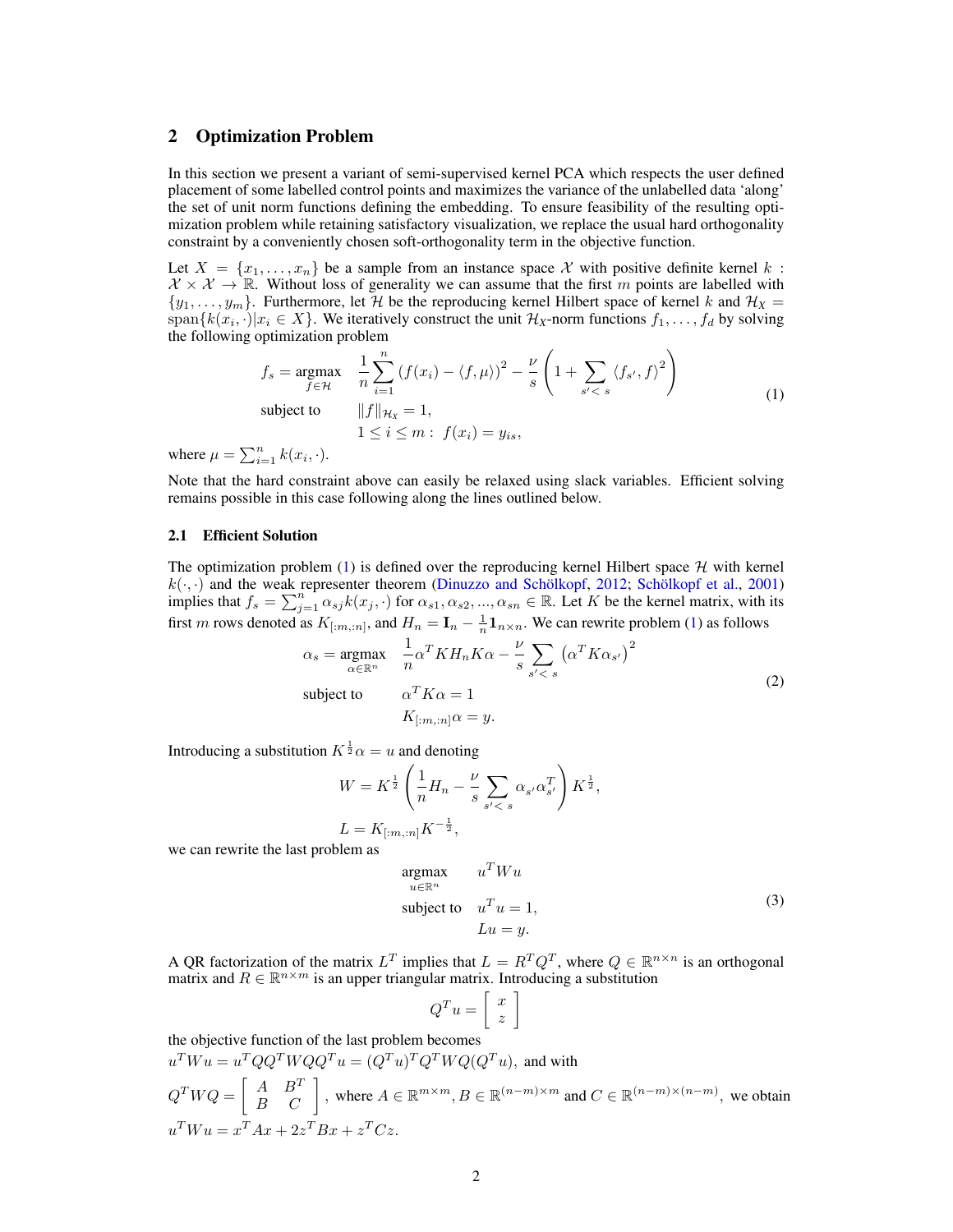In a similar way, both constraints are transformed into

$$
y = Lu = R^{T}(Q^{T}u) = \begin{bmatrix} P \\ \mathbf{0}_{(n-m)} \end{bmatrix}^{T} \begin{bmatrix} x \\ z \end{bmatrix} = P^{T}x \implies x = (P^{T})^{-1}y \text{ and}
$$
  

$$
1 = u^{T}u = (Q^{T}u)^{T}(Q^{T}u) = x^{T}x + z^{T}z \implies z^{T}z = 1 - x^{T}x = t^{2}.
$$

Now, we can rewrite the last problem as

<span id="page-2-0"></span>
$$
\underset{z}{\text{argmax}} \qquad z^T C z - 2b^T z
$$
\n
$$
\text{subject to} \quad z^T z = t^2,\tag{4}
$$

where C is a symmetric matrix and  $b = -Bx$ .

To compute the solution to this problem one can first form the principal Lagrangian function and show that the maximum is achieved for the largest value of the Lagrangian parameter associated with the hypersphere constraint. Then, it can be shown that finding the largest value of this parameter is equivalent to solving a quadratic eigenvalue problem. Furthermore, the quadratic eigenvalue problem can be written as a linear eigenvalue problem using block matrices.

The solution to the problem [\(4\)](#page-2-0) is [\(Gander et al.,](#page-4-16) [1989\)](#page-4-16):

$$
z^* = (C - \lambda_{max} \mathbf{I}_{(n-m)})^{-1}b,
$$

where  $\lambda_{max}$  is the largest real eigenvalue of

$$
\begin{bmatrix} C & -\mathbf{I}_{(n-m)} \\ -\frac{1}{t^2} b b^T & C \end{bmatrix} \begin{bmatrix} \gamma \\ \eta \end{bmatrix} = \lambda \begin{bmatrix} \gamma \\ \eta \end{bmatrix}.
$$

Hence, the solution to problem [\(2\)](#page-1-1) is given by

$$
K^{-\frac{1}{2}}Q\left[\begin{array}{cc}\left(P^{T}\right)^{-1}y\\ \left(C-\lambda_{max}\mathbf{I}_{(n-m)}\right)^{-1}b\end{array}\right].
$$

### 3 Experiments

Figure [1](#page-3-0) (left) illustrates the problem with using LSP as an embedding technique on the ICDM 2001 abstracts dataset [\(Kontonasios and Bie,](#page-4-17) [2010\)](#page-4-17) and shows how cKPCA is able to overcome it. The LSP embedding collapses towards the origin mainly because the dataset has sparse entries. The five control points (highlighted in red) have few to no attributes in common with the other embedded data records, which leaves LSP unable to embed them anywhere but the origin. As cKPCA also maximizes the variance, the resulting embedding has more spread. This gives the user more insights about the underlying structure of the data, as well as the possibility to better select new control points and interact with the embedding. Note that the small number of control points reflects the actual use case of an interactive embedding. In general, a user would not want to interact with too many control points, but rather with a few known or highly expressive ones.

The middle picture of Figure [1](#page-3-0) shows how the average pairwise distance of the embedded data develops depending on the amount of control points. In this experimental setting we choose a number of random control points and place them according to their third and fourth principal components coordinates. One can see how cKPCA starts as a regular PCA and develops with more and more control points selected towards the new embedding, while keeping the high spread among the embedded data records from the beginning on. LSP on the other hand initially places all points at the origin and only slowly develops the desired spread. The right part of Figure [1](#page-3-0) shows how cKPCA and LSP develop in terms of root mean squared error (rmse) between the third and forth principal component and the resulting embedding over the number of control points set. With an increasing number of control points, cKPCA develops away from the regular PCA embedding towards the new embedding.

We also evaluated the stray of cKPCA and LSP on a total of eight datasets. Five of them are from the well known UCI repository [\(Frank and Asuncion,](#page-4-18) [2010\)](#page-4-18) and three are real world datasets which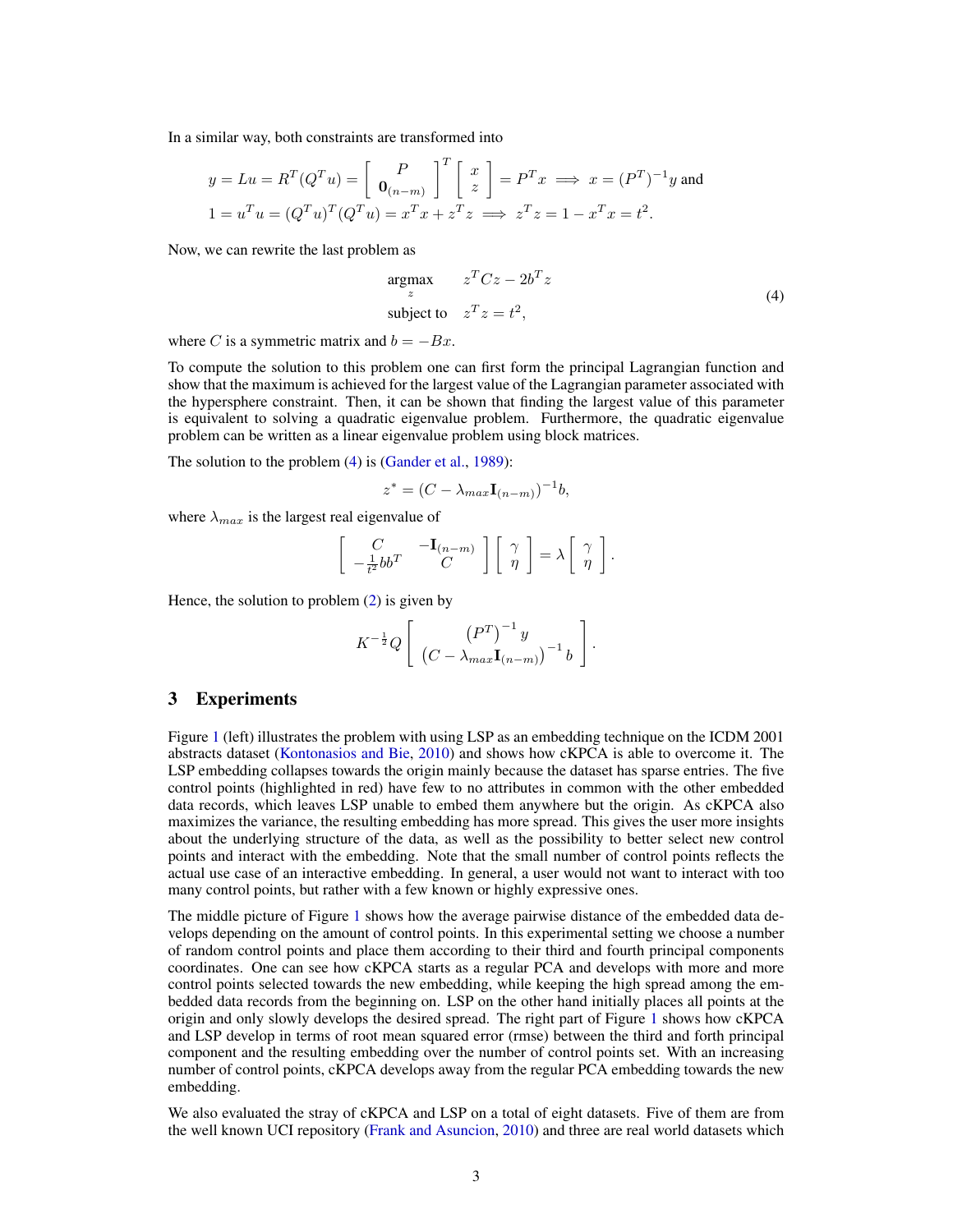

<span id="page-3-0"></span>Figure 1: *Left, LSP and cKPCA embedding of the ICDM 2001 abstracts dataset. Middle and right, control points are placed according to their third and fourth principal components coordinates. The middle one shows the development of the averaged pairwise distance of the embedded data over the number of control points selected. The right one shows the development of the root mean squared error between the third and forth principal component and the actual embedding.*

we consider sparse: The already mentioned ICDM 2001 abstracts and two datasets which describe ingredients of food and cocktails crawled from the websites  $\texttt{food.com}$  $\texttt{food.com}$  $\texttt{food.com}$  and <webtender.com>.<sup>[1](#page-0-0)</sup> For a fixed number of five control points we performed the above explained experimental setup, with  $\nu$  set to [1](#page-3-1).0 and utilizing a linear kernel. Table 1 shows the averaged results over 50 runs. One can see, how the resulting embeddings, especially for the sparser datasets (marked with \*), tend to have more average pairwise distance among the embedded data, while having a rmse comparable to the one LSP makes. This can be interpreted as a sign of more stray among the embedded data.

<span id="page-3-1"></span>

| dataset              | $P\text{-}dist_{CKPCA}$ | $P$ -dist <sub>LSP</sub> | $rmse_{cKPCA}$ | $rmse_{LSP}$    |
|----------------------|-------------------------|--------------------------|----------------|-----------------|
| auto93               | $2.26 + 0.20$           | $1.14 + 0.10$            | $1.09 + 0.12$  | $0.62 + 0.07$   |
| autoPrice            | $2.03 + 0.17$           | $1.35 + 0.11$            | $0.66 + 0.08$  | $0.48 \pm 0.05$ |
| bodyfat              | $1.68 + 0.17$           | $1.05 + 0.10$            | $0.67 + 0.08$  | $0.45 + 0.05$   |
| pollution            | $2.36 \pm 0.23$         | $1.55 + 0.13$            | $0.81 + 0.12$  | $0.56 \pm 0.06$ |
| servo                | $2.09 + 0.16$           | $1.47 + 0.12$            | $0.69 + 0.06$  | $0.62 + 0.06$   |
| food.com*            | $3.56 \pm 0.50$         | $0.55 + 0.13$            | $2.17 + 0.33$  | $1.37 + 0.23$   |
| ICDM 2001 abstracts* | $5.29 + 0.62$           | $0.63 + 0.16$            | $3.03 + 0.47$  | $2.16 + 0.32$   |
| webtender.com*       | $2.26 + 0.40$           | $0.31 + 0.10$            | $1.27 + 0.30$  | $0.83 + 0.21$   |

Table 1: *Root mean squared error (rmse) and average pairwise distance (P-dist) for a fixed amount of five control points on eight datasets. The obtained results are averaged over 50 runs.*

## 4 Conclusion

We have proposed a variant of semi-supervised kernel PCA which respects the placement of control points and maximizes the variance of the unlabelled data along the directions of the embedding. Furthermore, we have given a closed form solution to the formulated non-convex optimization problem. The proposed method can be used in explorative data analysis when utilizing interactive embeddings. Our experiments indicate that the resulting embeddings, especially for sparse datasets, are able to retain most of the variance and that cKPCA, in contrast to LSP, does not suffer from the initialization problem. In the future, on the one hand, we would like to integrate cKPCA into our interactive embedding tool (Paurat and Gärtner, [2013\)](#page-4-1) with additional knowledge based constraints which would enable a more diverse incorporation of domain knowledge. On the other hand, we would like to improve the scalability of the method using an approximation instead of a full span expansion of the optimizer.

#### Acknowledgement

Part of this work was supported by the German Science Foundation (DFG) under the reference number 'GA 1615/1-1'.

 $1$  The datasets and the interactive LSP embedding tool can be downloaded here: [http://www-kd.iai.uni-bonn.de/index.php?page=software\\_details&id=31](http://www-kd.iai.uni-bonn.de/index.php?page=software_details&id=31)